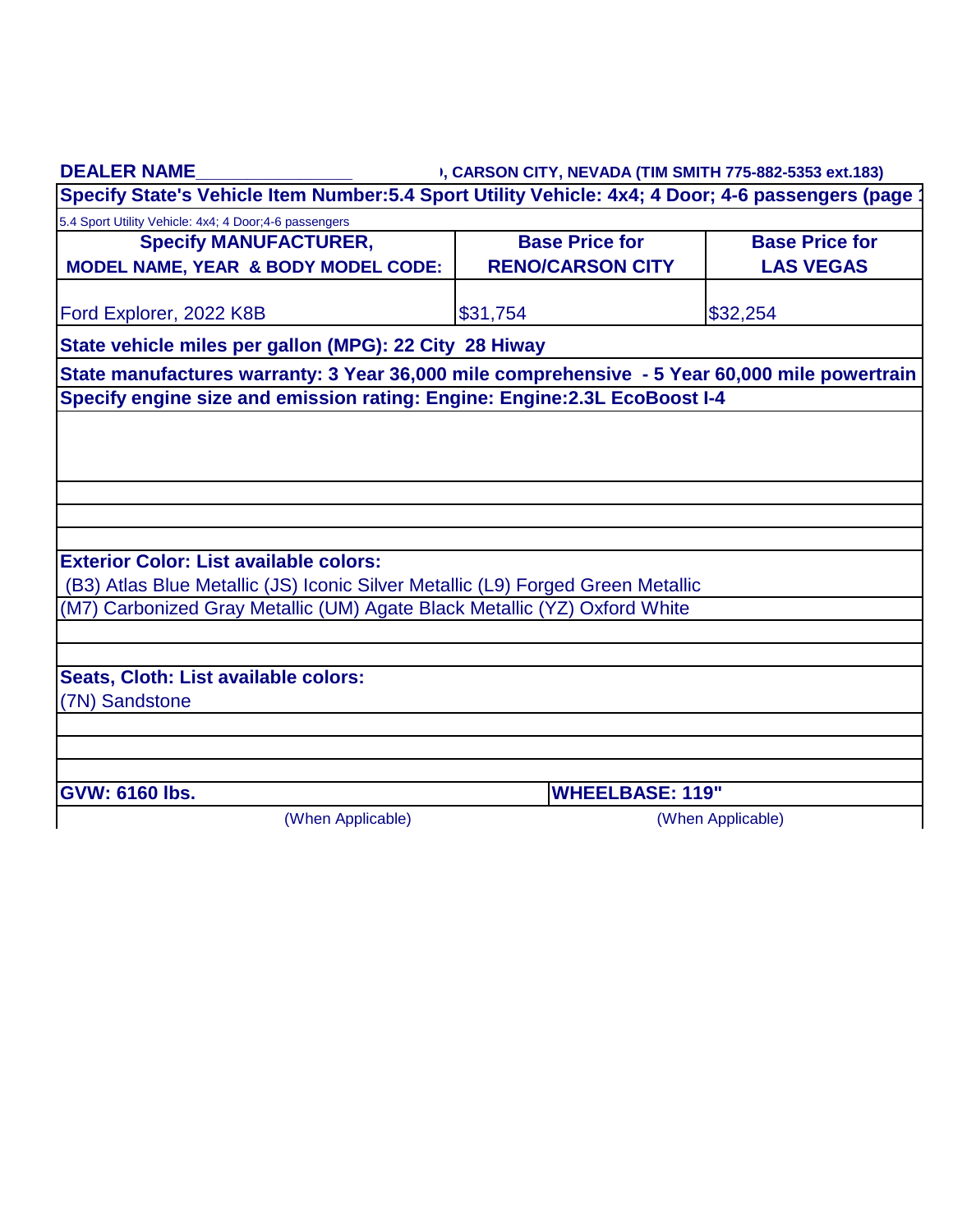# **OPTION PACKAGE PAGE ~ FLEET**

(Use separate page for each package)

#### **DEALER NAME\_\_\_\_\_\_\_\_\_\_\_\_\_\_\_**

 **CAPITAL FORD, CARSON CITY, NEVADA (TIM SMITH 775-882-5353 ext.211)**

**Specify State's Vehicle Item Number:**

5.2 Sport Utility Vehicle: 4x4; 4 Door; 4-6 passengers

**Option Package Name/Code:**

**\$2,030**

List Equipment Features Below:

18" Aluminum Wheels, Auto Headlamps, Chrome Door Handles,

Lower Bodyside Cladding, Satin Finish Grill, Heated Mirrors with LED Signal, Roof Rack Side Rails,

6 Way Power Front drivers Seat, Leather Shift Knob, Leather Steering Wheel with Redundant Controls,

Illuminated Visor, Auxiliary Audio Input Jack, Keyless Entry Keypad, SIRIUS Satellite Radio, SYNC

**XLT**

Vioce Activated Communications